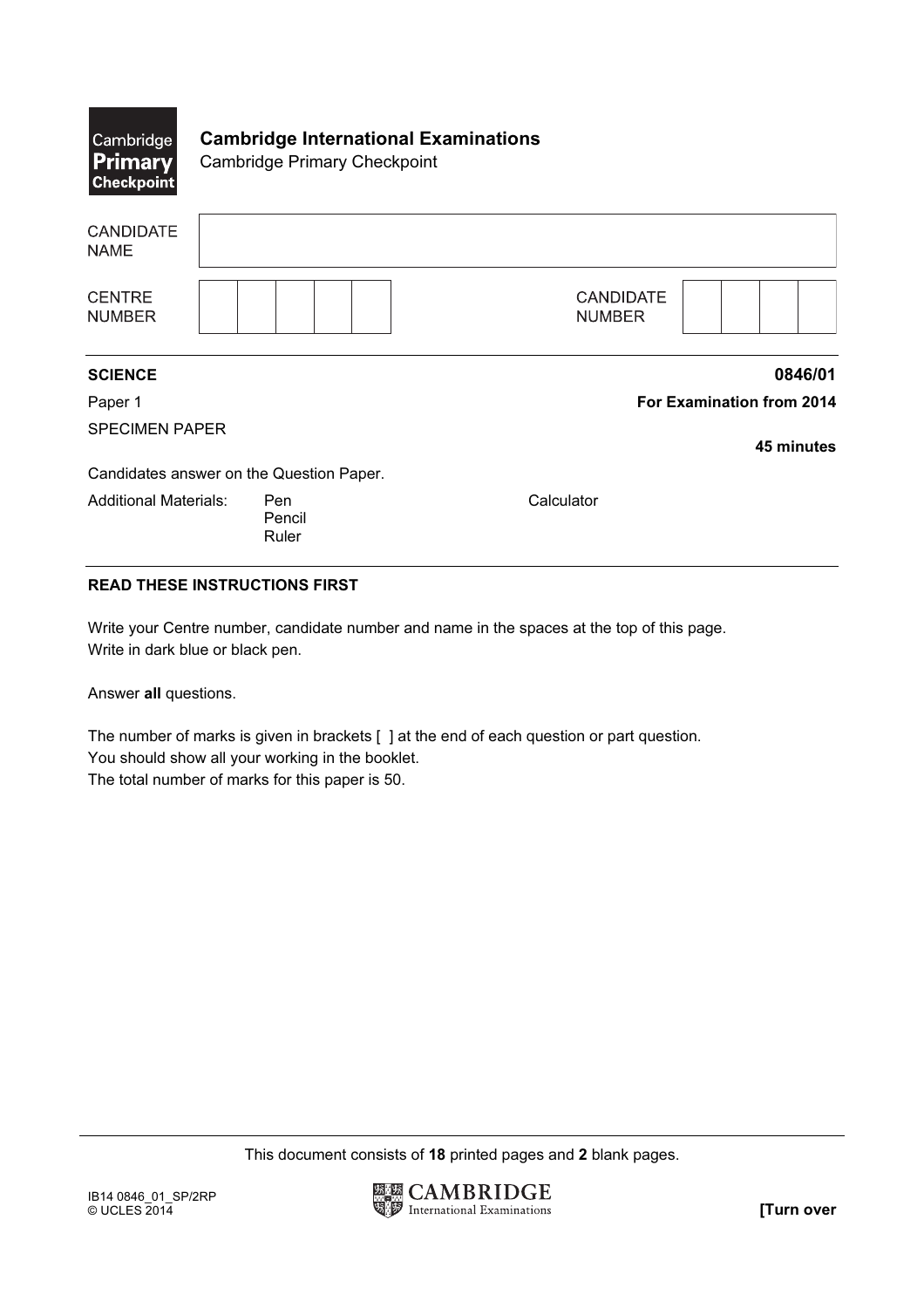1 All living things have different life processes.

Write down the life process in the table next to the definition.

The first one has been done for you.

| definition                | life process |
|---------------------------|--------------|
| responding and reacting   | sensitivity  |
| producing young/offspring |              |
| turning food into energy  |              |
|                           |              |

2 A flounder is a flatfish that lives on the bottom of the sea.



 (a) Name one feature that you can see in the drawing which makes the fish suited to living on the sea-bed.

Explain how this feature is useful.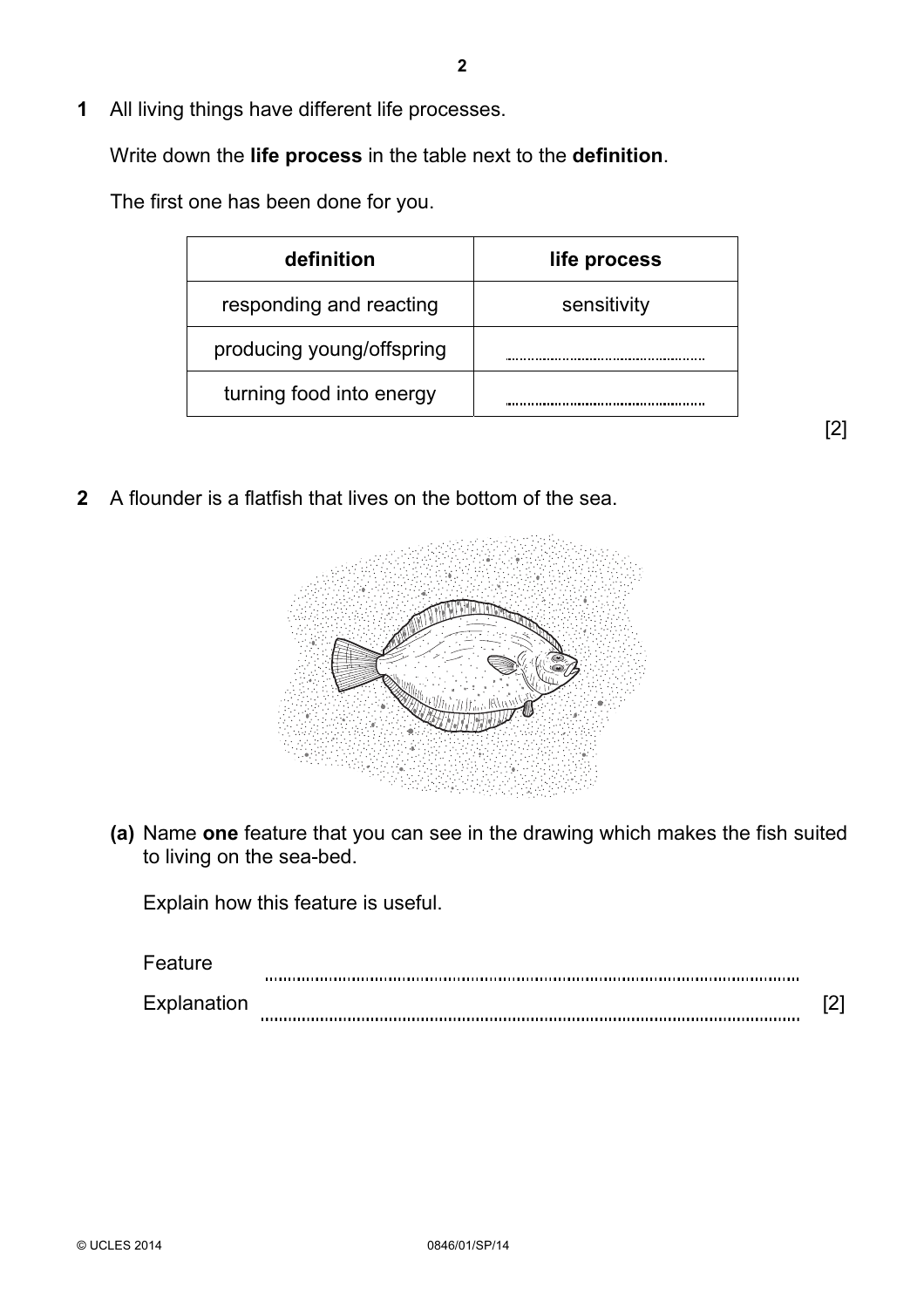(b) These fish can be caught by fishermen with a rod and line or by dragging large nets across the sea-bed. Which of these methods is most likely to conserve this variety of fish? Explain your answer. method explanation [1] 3 The Earth rotates on its axis. (a) Write down how long the Earth takes to make one complete rotation on its axis. [1] (b) Which of these sentences is true? Tick  $(\checkmark)$  one box. The Sun does not move. The Sun goes round the Moon. The Sun orbits the Earth. The Sun travels round the Earth.  $[1]$ 

3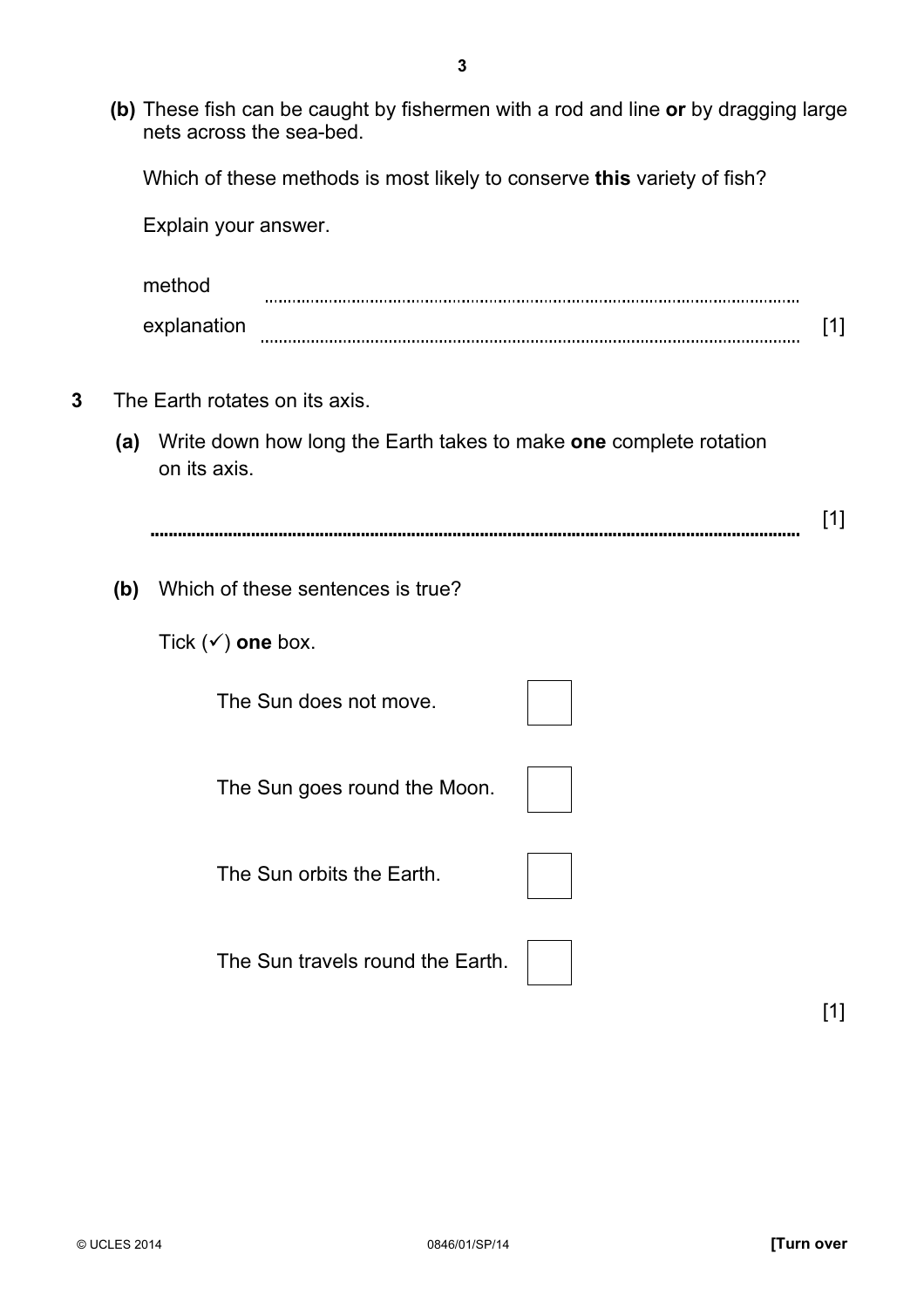4 Kofi has built an electrical circuit.



(a) The lamps are off.

What does Kofi do to turn the lamps on?

[1]

(b) In the space below draw the circuit diagram for this electrical circuit. Use circuit symbols.

[2]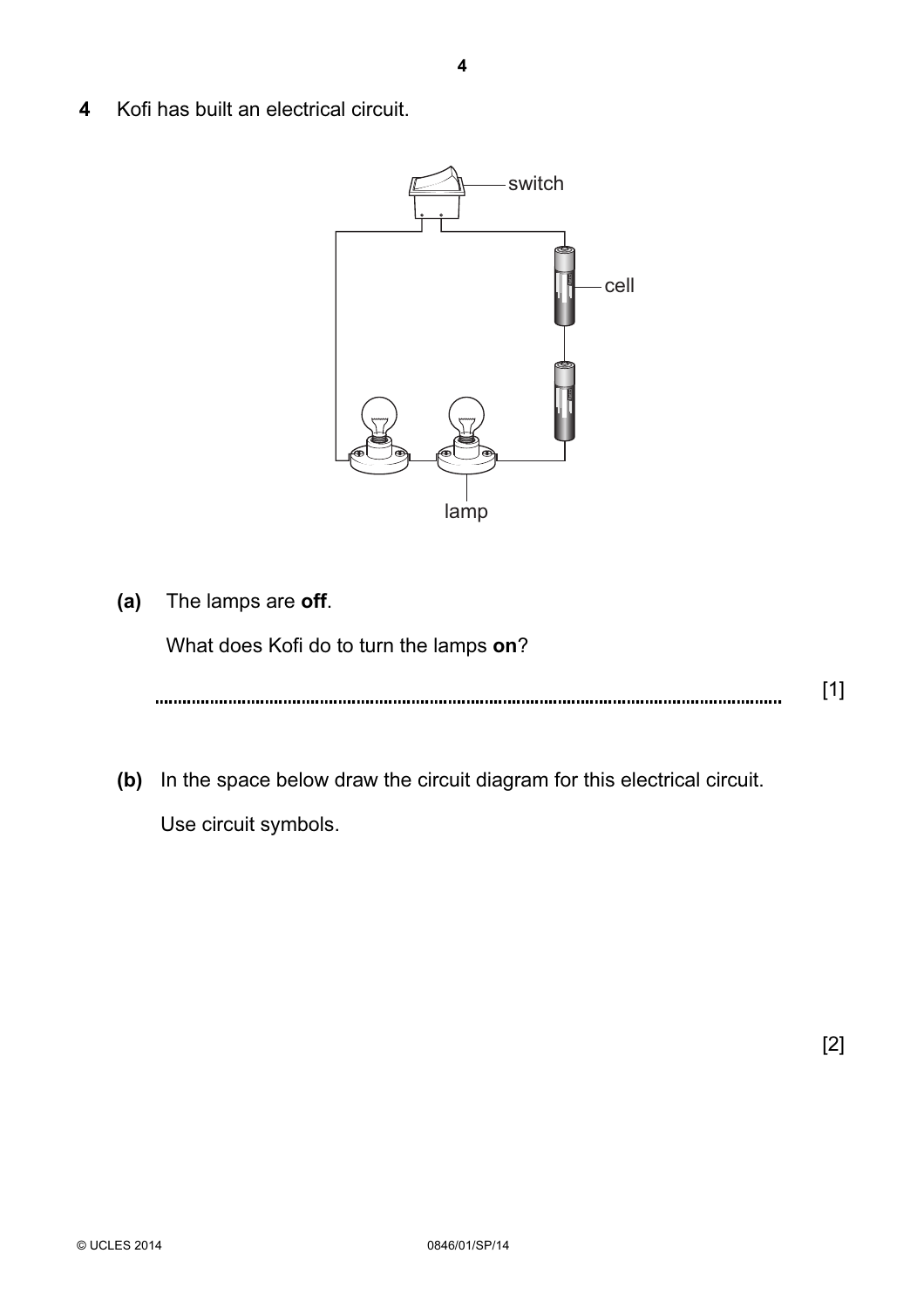5 Complete these sentences.

Cables and wires need to be good electrical conductors.

| v<br>_ |  |
|--------|--|
|        |  |

For safety, wires are covered with materials that do not conduct electricity.

The wires are covered with .

Any material that is a non-conductor is an . [3]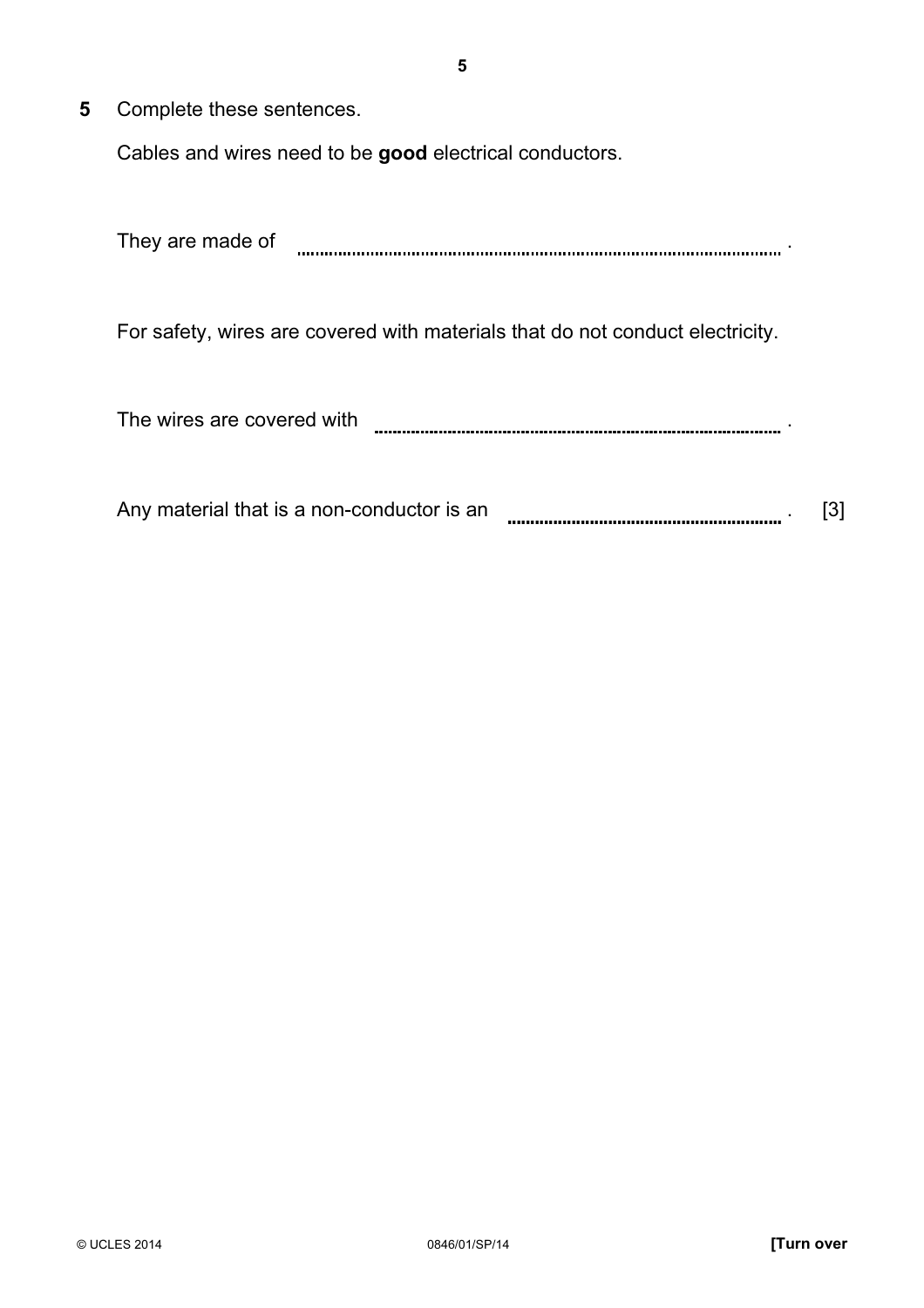6 Rosie is playing a drum.



(a) She increases the pitch of the note made.

What does Rosie have to do to increase the pitch?

Tick  $(\checkmark)$  one box.

| tighten the drum skin  |  |
|------------------------|--|
| slacken the drum skin  |  |
| strike the drum harder |  |
| strike the drum softer |  |

[1]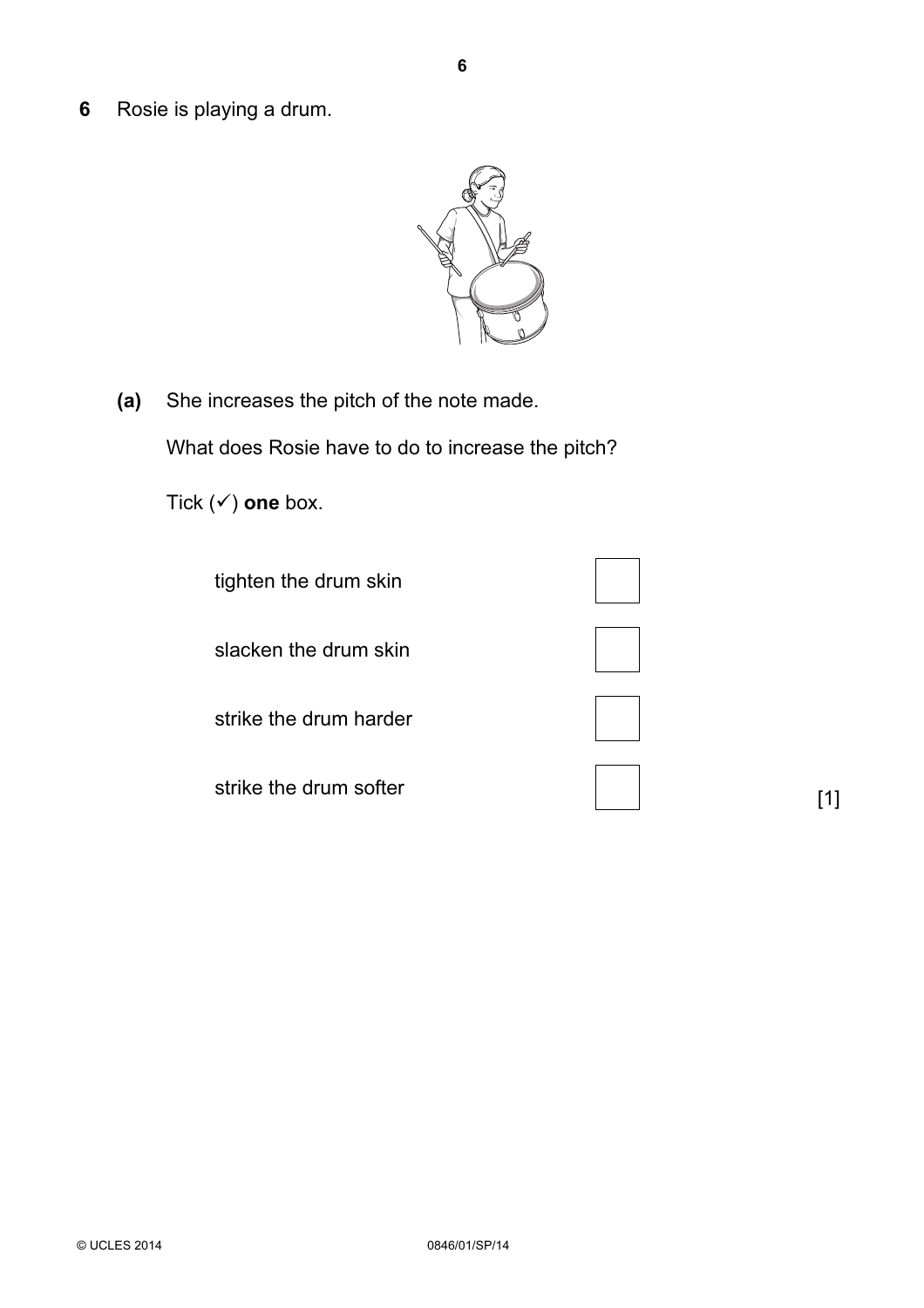- 7
- (b) Which of these statements is true?

Tick  $( $\checkmark$ )$  the **correct** box beside each sentence.

true false Sound can travel around corners. Sound can spread out in all directions. Sound cannot travel through solids. Sound can travel through liquids. Sound can travel in a vacuum.

[3]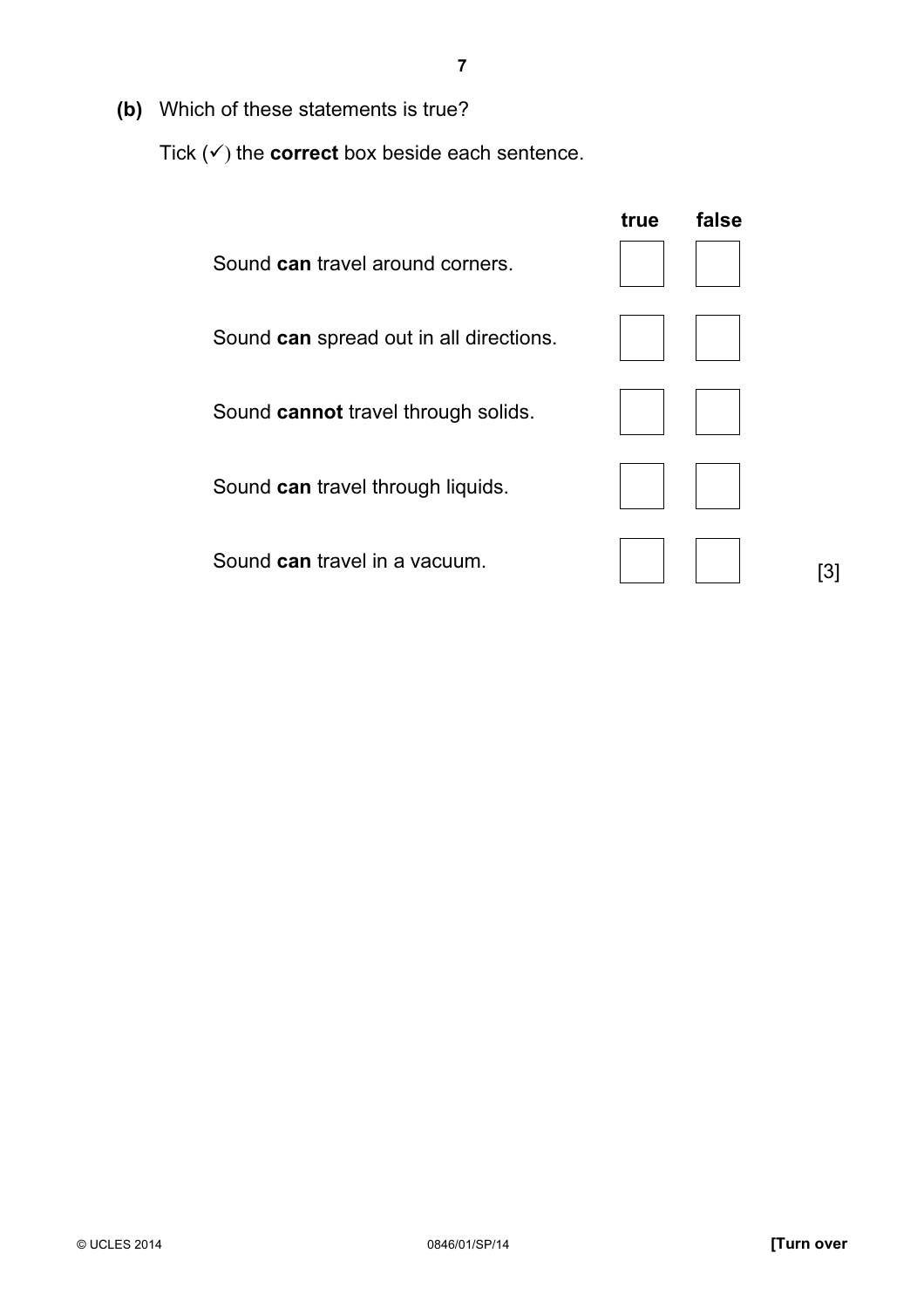- 7 Elena is investigating the melting point of different salt solutions.
	- $\bullet~$  she makes a salt solution using 10 cm<sup>3</sup> of water with a known mass of salt
	- she puts the salt solution into a freezer and leaves it to freeze
	- she takes the frozen salt solution out of the freezer
	- she measures the temperature when the frozen salt solution melts
	- she repeats each experiment.

Here are her results.

|                           | melting point in °C                        |                                             |  |  |
|---------------------------|--------------------------------------------|---------------------------------------------|--|--|
| mass of salt<br>used in g | first set of results for<br>the experiment | second set of results<br>for the experiment |  |  |
|                           | $-2$                                       | $-2$                                        |  |  |
|                           |                                            |                                             |  |  |
|                           |                                            |                                             |  |  |
|                           |                                            |                                             |  |  |
|                           |                                            |                                             |  |  |

(a) What happens to the frozen salt solution when it melts?

<u>in the communication of</u> the contract of the contract of the contract of the contract of the contract of the co

(b) What is the melting point of pure water?

..............................<sup>°</sup>C [1]

(c) Complete the sentence about the pattern shown by the results.

The the mass of salt in the solution the

the melting point. [1]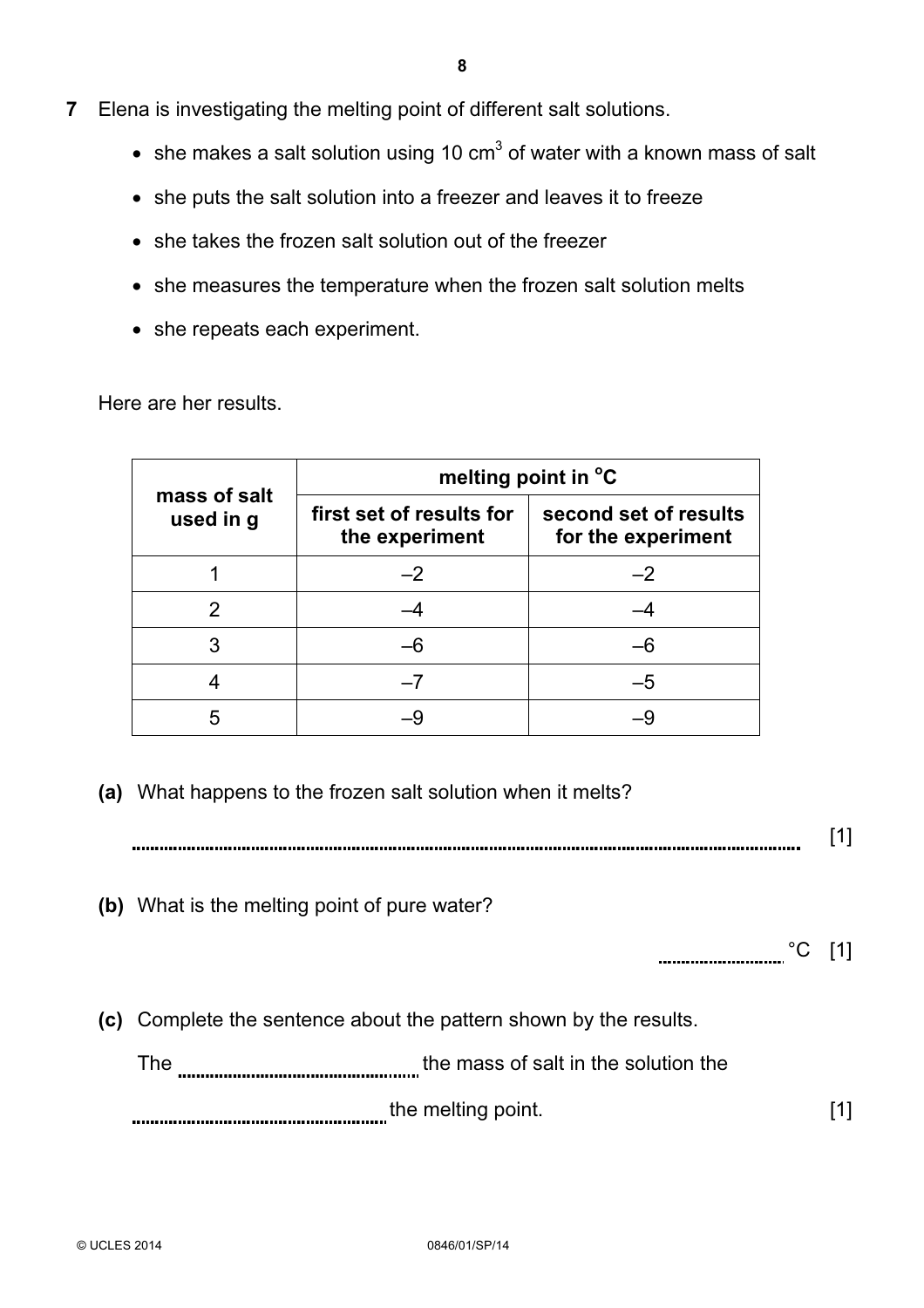(d) One temperature in the second set of results does not fit the pattern. Which temperature?

| $^{\circ}$ C [1]<br>                           |  |
|------------------------------------------------|--|
| (e) Why did Elena collect two sets of results? |  |
|                                                |  |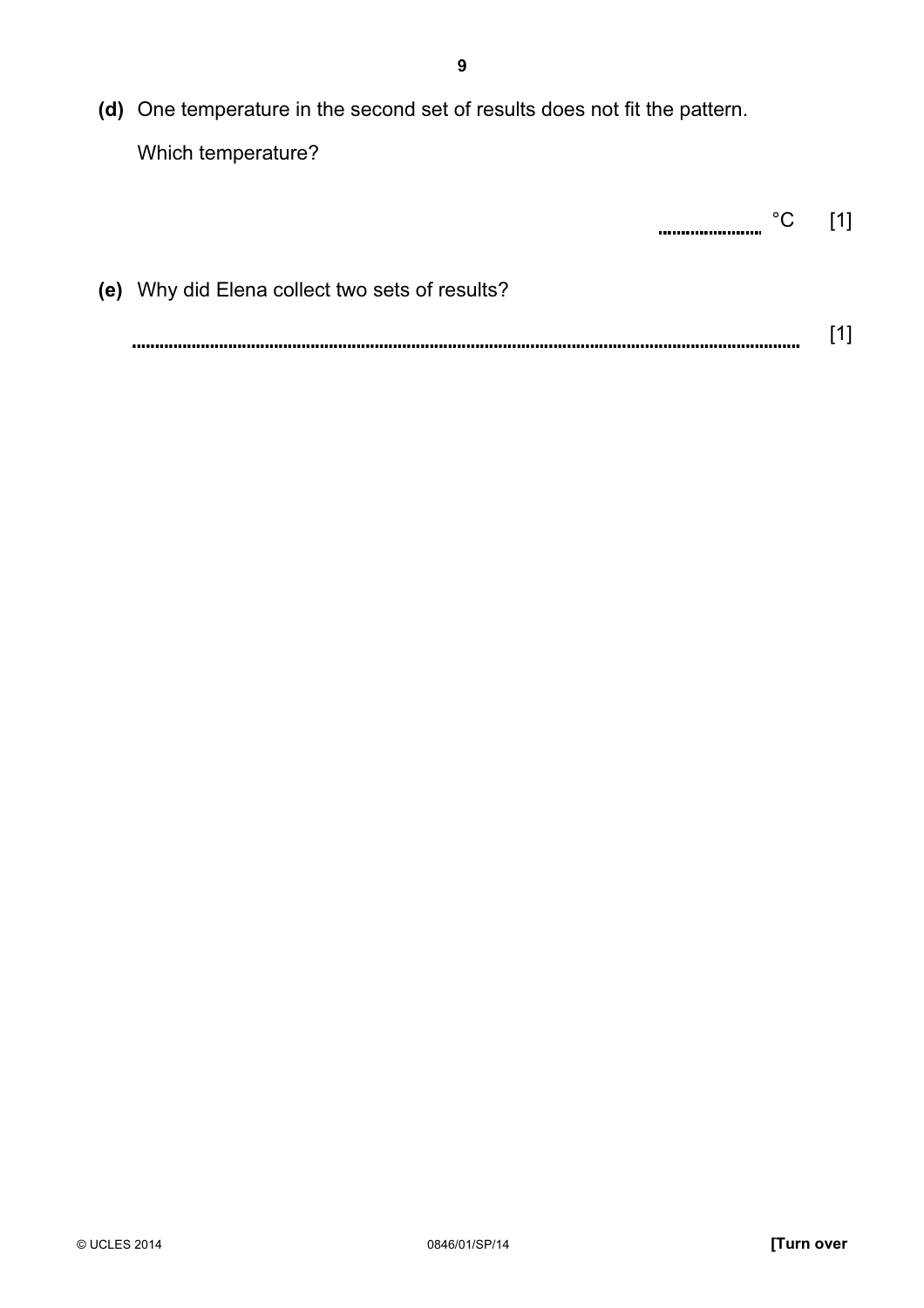8 Samir is flying a kite.

There is a strong wind blowing.

The picture shows the forces on the kite.



(a) Which letter shows the gravitational force on the kite?

Which letter shows the pulling force Samir exerts?

Which letter shows the pulling force of the wind?

[2]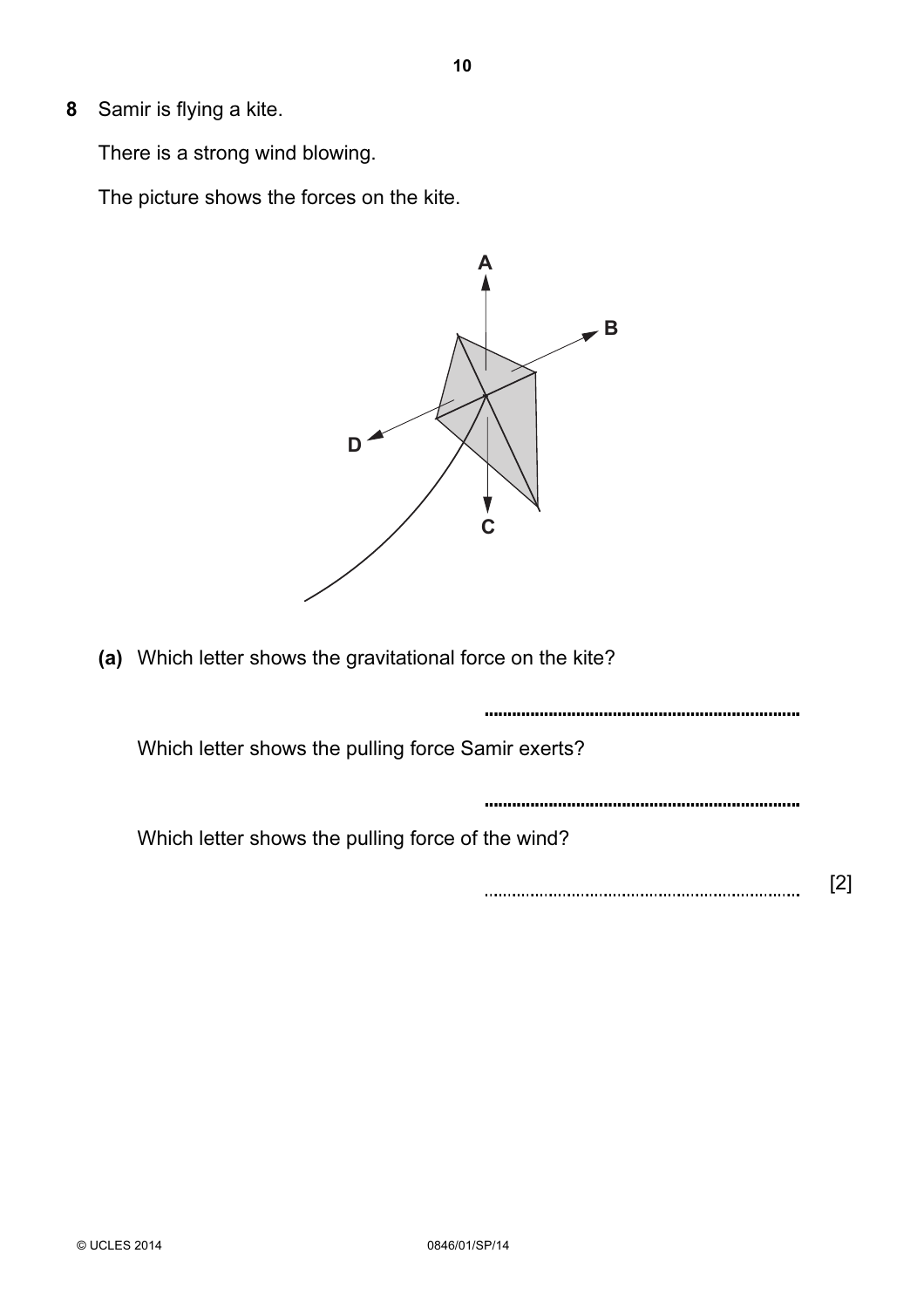(b) Which two forces balance?

Circle the correct answer.

| A and C               |     |
|-----------------------|-----|
| <b>B</b> and <b>C</b> |     |
| C and D               |     |
| D and A               | [1] |

(c) The strength of the wind increases.

The kite stays in the same place.

What happens to the pulling force that Samir exerts?

[1]

- 9 All animals eat to give them energy.
	- (a) Here is some information about a food chain in the sea.

Penguins eat fish. Fish eat green plants called plankton.

Use the information to draw a food chain in the boxes.

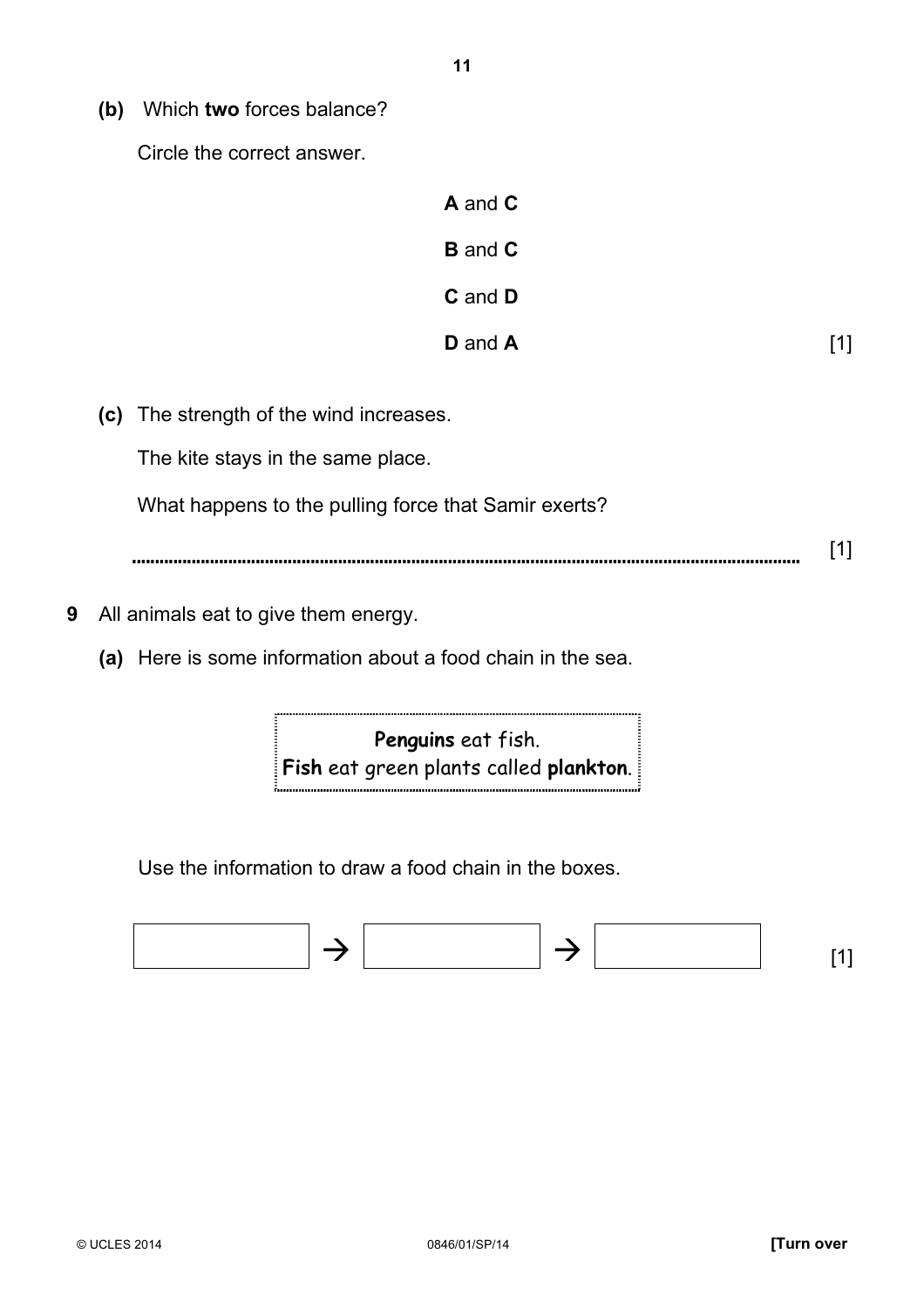(b) Here is some information about a food chain in a woodland.

Owls eat small birds. Small birds eat insects. Insects eat tree leaves.

Use the information to complete this food chain.

Î

Draw arrows to show the direction that energy is flowing.



10 Gaynor knows that birds have hollow bones like a tube.

This helps birds to fly.

She is investigating how the diameter of hollow tubes changes the strength of the tube.

Here is her apparatus.

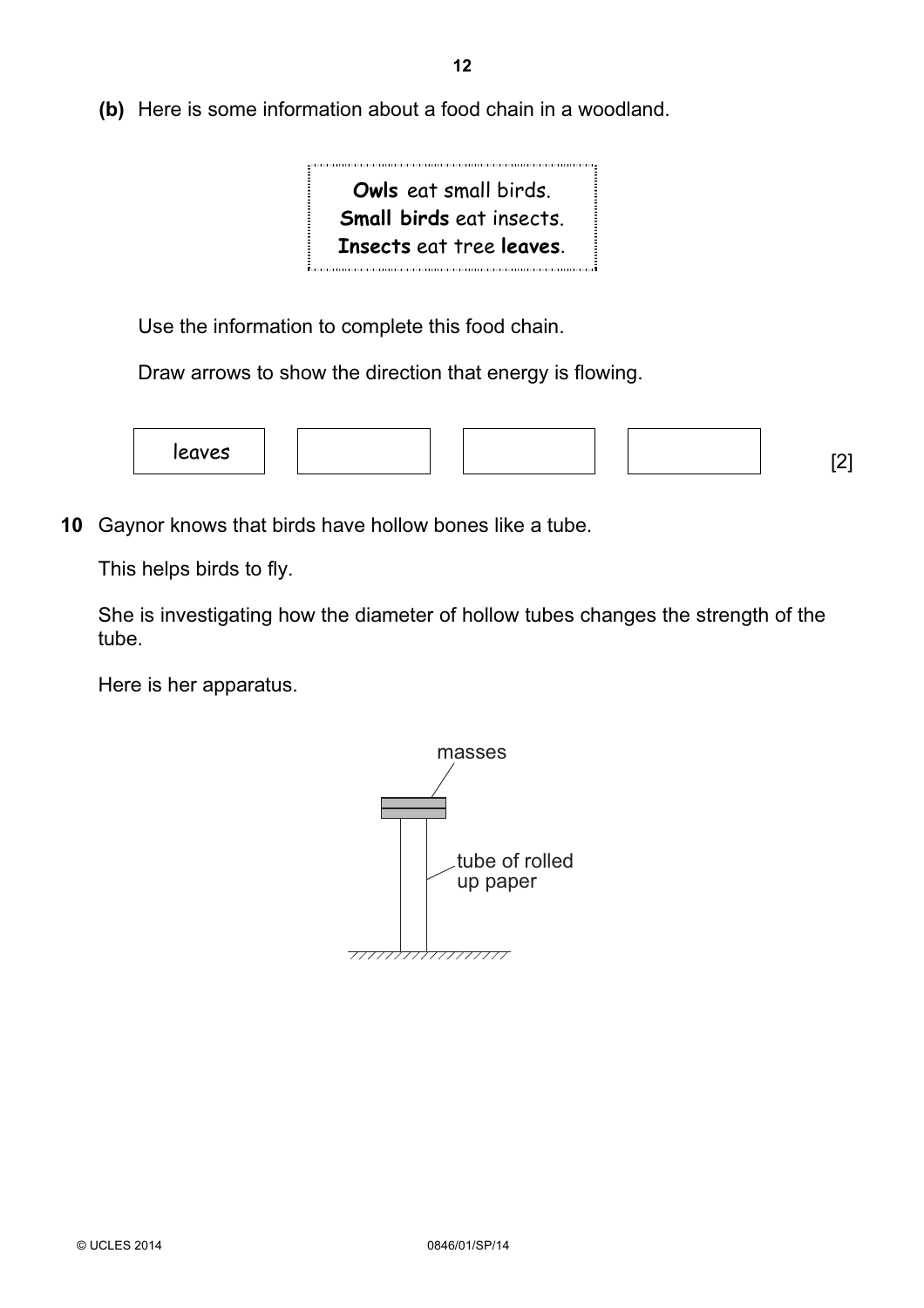| diameter of tube<br>in mm | mass at breaking<br>in g |
|---------------------------|--------------------------|
|                           | 100                      |
| 8                         | 150                      |
| $12 \overline{ }$         | 200                      |
| 16                        | 250                      |
| 20                        | 200                      |
| 24                        | 200                      |

(a) Which diameter tube is the strongest?

mm [1]

(b) Gaynor says her results are not very useful.

The investigation can be improved by using different materials for the tubes.

Write down two other ways Gaynor can improve her investigation.

 1. 2. [2]

(c) Why can hollow bones help birds fly?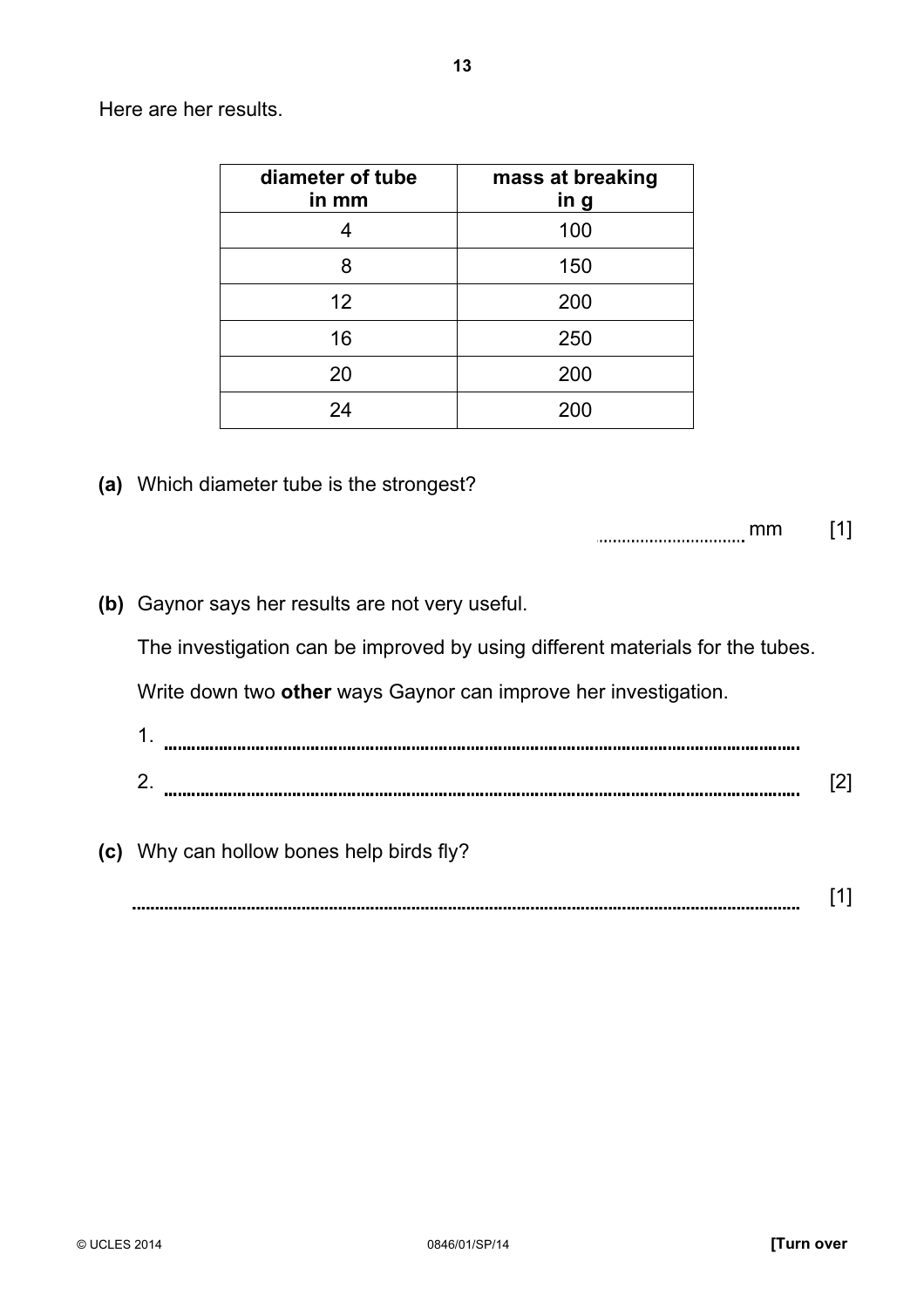11 Chen crushes some coffee beans into a powder and adds boiling water.



(a) Why does the water turn brown in stage 2?

$$
[1] \qquad \qquad [1]
$$

(b) Chen then filters the mixture of coffee and water.



Some brown solid is left on the filter paper.

Circle the statement that explains this.

all of the coffee powder is soluble

some of the coffee powder is insoluble

all of the coffee powder is insoluble

some of the coffee powder is frozen [1]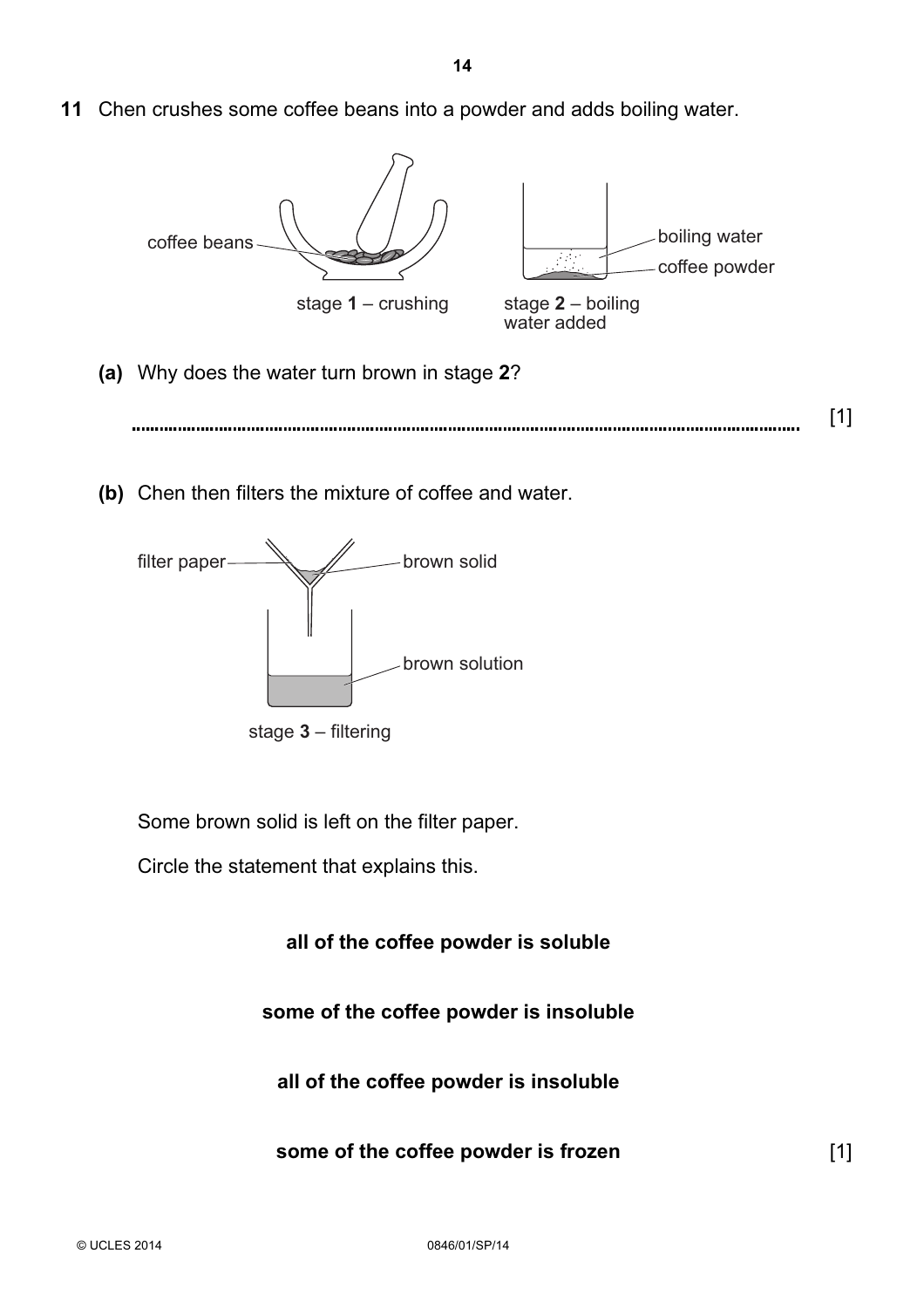- 15
- (c) Use these words to complete the sentences about stage 3.

| filtrate                                          | mixture | residue | solvent |       |
|---------------------------------------------------|---------|---------|---------|-------|
| The brown solid on the filter paper is the        |         |         |         |       |
| The brown solution in the beaker is the           |         |         |         | $[2]$ |
| (d) Chen heats the brown solution.                |         |         |         |       |
| Half of the water evaporates.                     |         |         |         |       |
| What happens to the colour of the brown solution? |         |         |         |       |
| Tick $(\checkmark)$ one box.                      |         |         |         |       |
| goes colourless                                   |         |         |         |       |
| becomes a lighter brown                           |         |         |         |       |

stays the same colour

becomes a darker brown [1]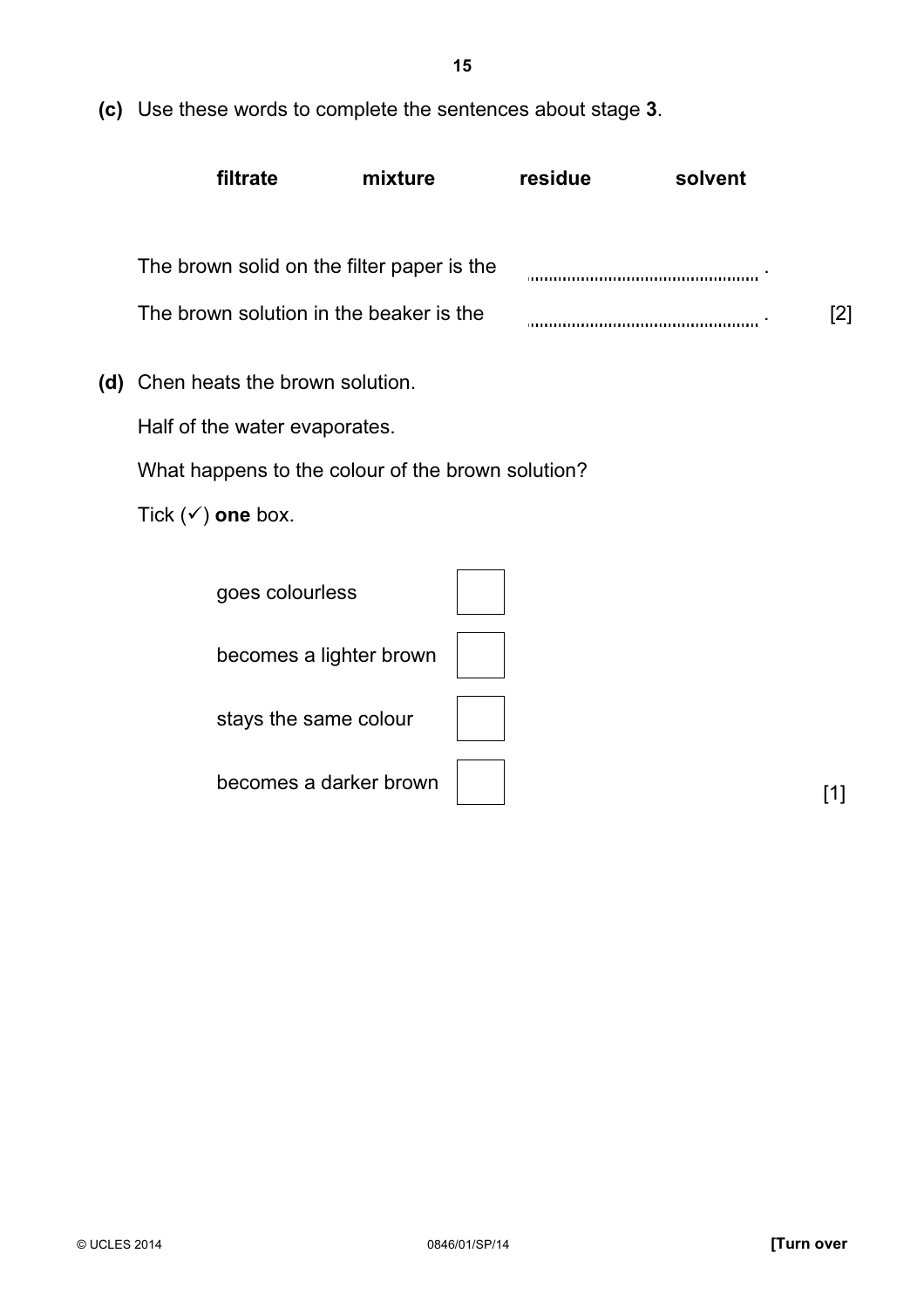12 Sara and Juan are investigating the distance seeds can be dispersed.

Here is the equipment they use.



Sara drops a seed near the fan.

Juan measures the distance the seed moves.

They repeat the test for five more seeds.

(a) They want to make it a fair test by always using the same size seed.

What two other factors do they keep the same?

Here are their results.

| seed number | distance in cm |  |
|-------------|----------------|--|
|             | 8.0            |  |
| 2           | 7.0            |  |
| 3           | 8.5            |  |
|             | 8.0            |  |
| 5           | 4.5            |  |
|             | 9.0            |  |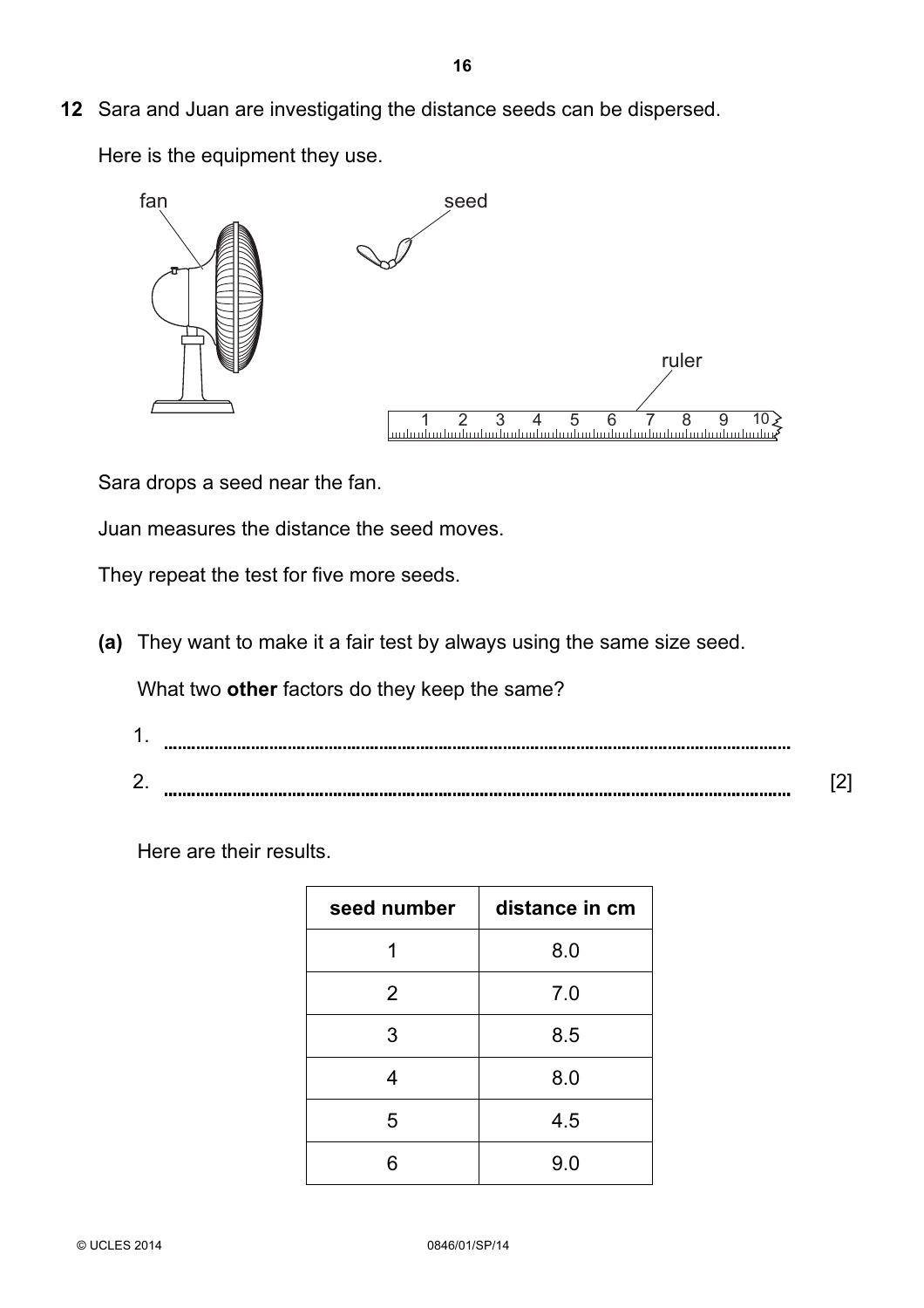(b) Plot their results on a bar chart.

The first two have been done for you.



(c) Sara thinks one of the results may be wrong.

Which one is it?

Seed number [1]

(d) These seeds have all been dispersed by the same method.

Circle the correct method.

| animal dispersal | explosive dispersal | self dispersal |  |
|------------------|---------------------|----------------|--|
|                  |                     |                |  |

water dispersal wind dispersal [1]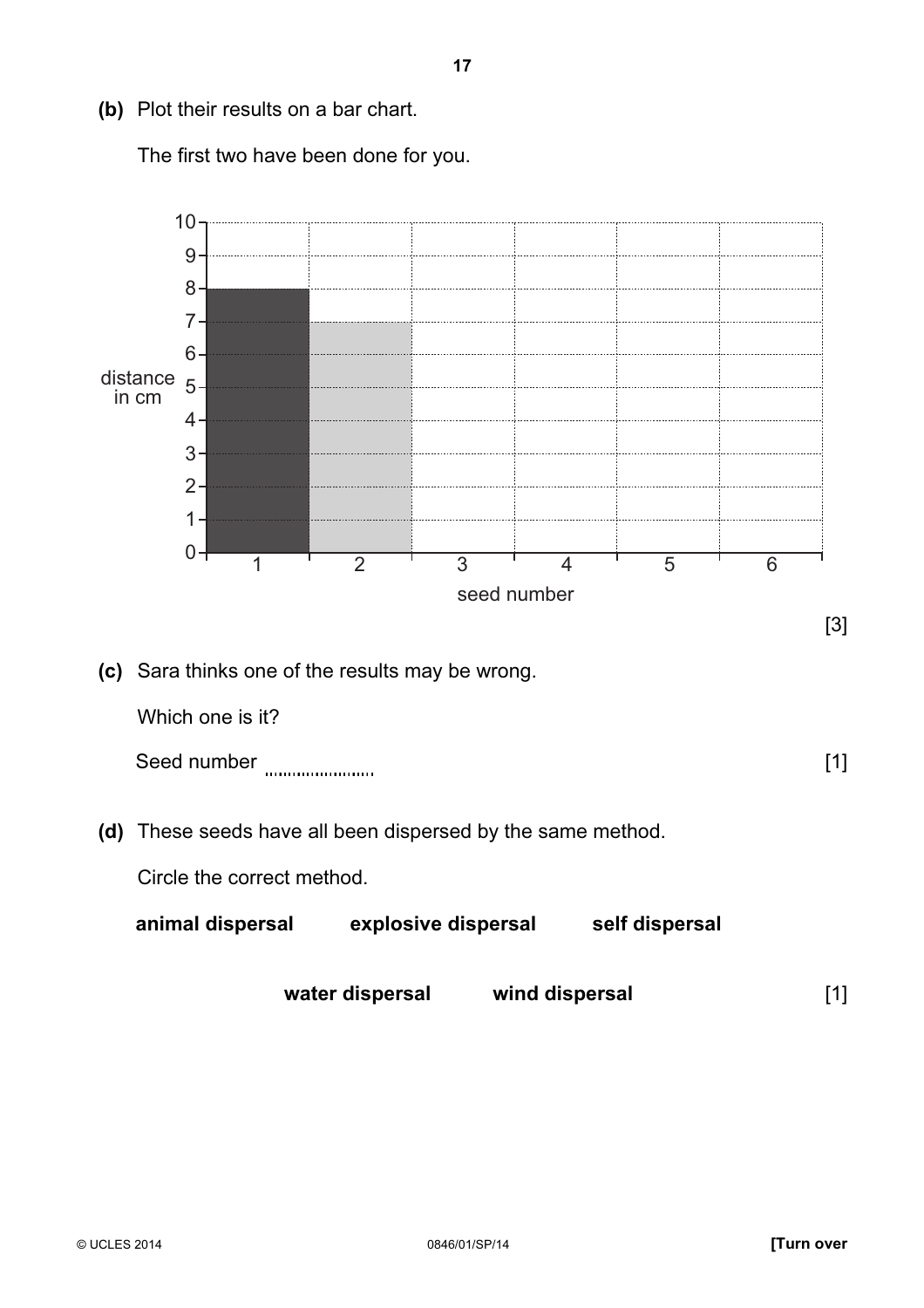- **A** cooking oil and water **B** C D salt and water bicarbonate of sugar and water soda and vinegar
- 13 Gennaro makes the following mixtures in his kitchen.

(a) Complete the table to say what happens to each of the mixtures.

| Tick $(\checkmark)$ the <b>correct</b> box for each mixture. |  |
|--------------------------------------------------------------|--|
|                                                              |  |

| mixture | chemical<br>reaction | makes a<br>solution | does not react<br>or make a<br>solution |
|---------|----------------------|---------------------|-----------------------------------------|
| А       |                      |                     |                                         |
| В       |                      |                     |                                         |
| C       |                      |                     |                                         |
|         |                      |                     |                                         |

 $[2]$ 

 (b) Which is irreversible? [1] (c) Why is it irreversible? [1] (d) Write down how he could get salt back from B. [1]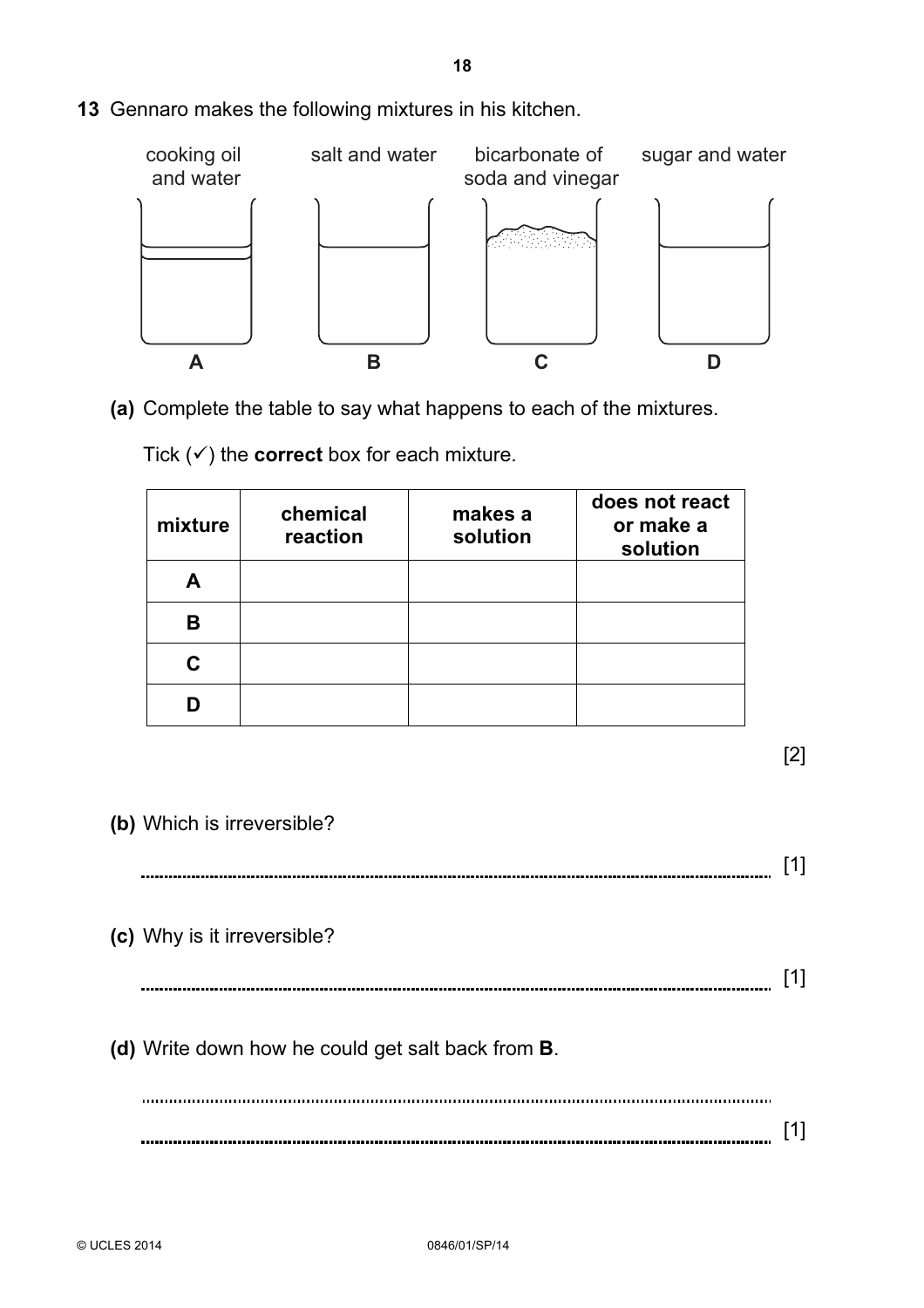## BLANK PAGE